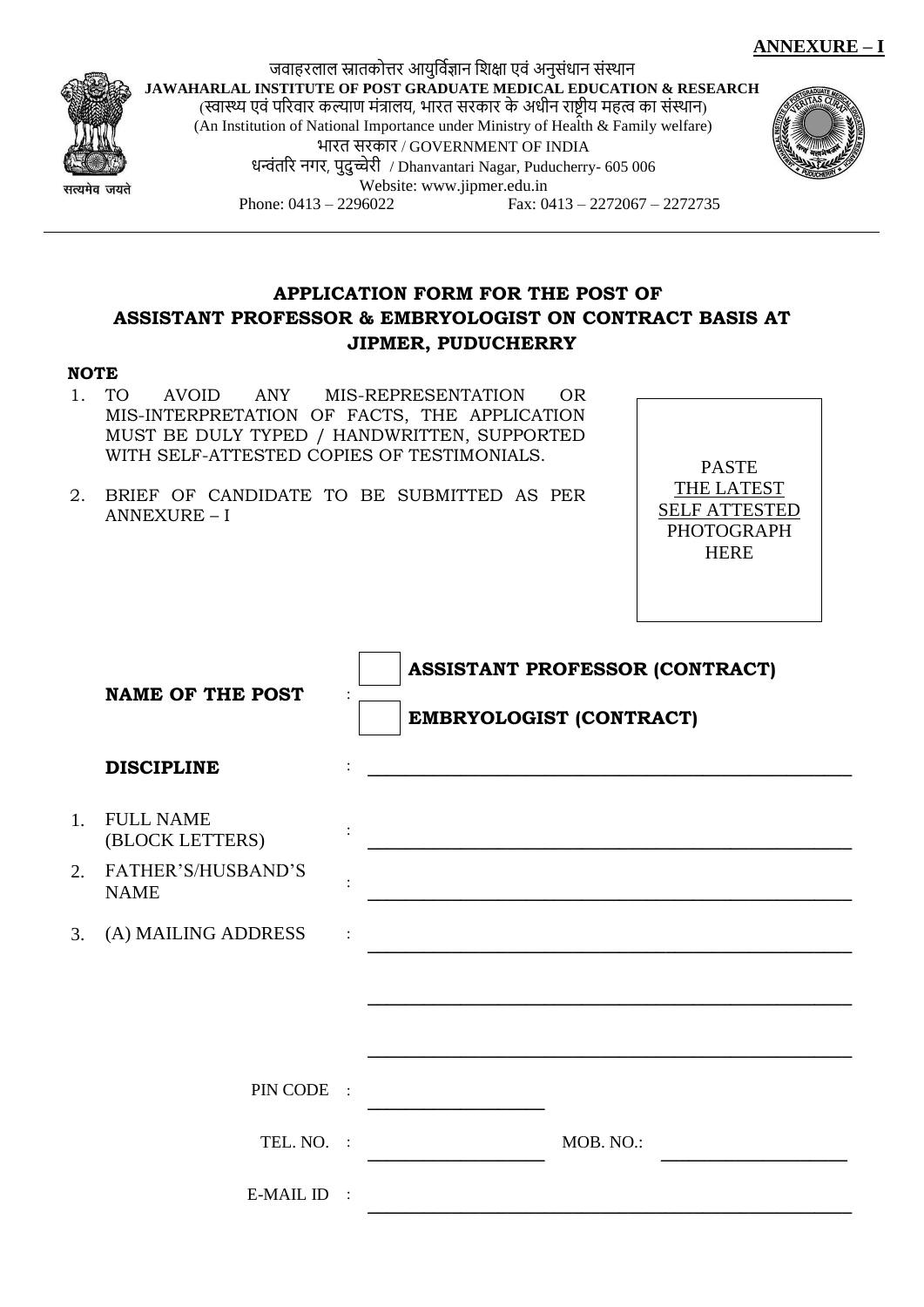|    | (B) PERMANENT ADDRESS                                                                                                                         |                     |                     |                  |           |          |           |
|----|-----------------------------------------------------------------------------------------------------------------------------------------------|---------------------|---------------------|------------------|-----------|----------|-----------|
|    |                                                                                                                                               |                     |                     |                  |           |          |           |
|    | PIN CODE                                                                                                                                      | $\sim$ 1            |                     |                  | MOB.      |          |           |
|    | TEL. NO.                                                                                                                                      | $\therefore$        |                     |                  | NO.:      |          |           |
| 4. | (A) DATE OF BIRTH                                                                                                                             |                     | {Date}              | $\left[ \right]$ | {Month}   | $\Gamma$ | ${Year}$  |
|    | $(B)$ AGE:<br>(AS ON 03.01.2020)                                                                                                              |                     | {Years}             |                  | {Months}  |          | {Days}    |
|    | $(C)$ Sex                                                                                                                                     |                     | Male / Female       |                  |           |          |           |
|    | (D) MARITAL STATUS                                                                                                                            | $\mathcal{L}^{\pm}$ | Married / Unmarried |                  |           |          |           |
| 5. | <b>CANDIDATE BELONGS TO</b><br>[Tick $(\checkmark)$ which is applicable]<br>attested<br>of<br>(Attach<br>copy<br>certificate in the proforma) |                     | <b>UR</b>           | <b>OBC</b>       | <b>SC</b> |          | <b>ST</b> |
|    | 6. WHETHER CANDIDATE : Yes / No<br><b>BELONGS TO PWD</b>                                                                                      |                     |                     |                  |           |          |           |
|    | 7. STATE OF DOMICILE $\qquad \qquad : \qquad$                                                                                                 |                     |                     |                  |           |          |           |
|    |                                                                                                                                               |                     |                     |                  |           |          |           |
|    | 9. RELIGION                                                                                                                                   |                     |                     |                  |           |          |           |
|    | 10. REGISTRATION NO.<br>A) WITH THE MEDICAL                                                                                                   |                     |                     |                  |           |          |           |
|    | B) STATE IN WHICH<br><b>REGISTERED</b>                                                                                                        |                     |                     |                  |           |          |           |

**-2-**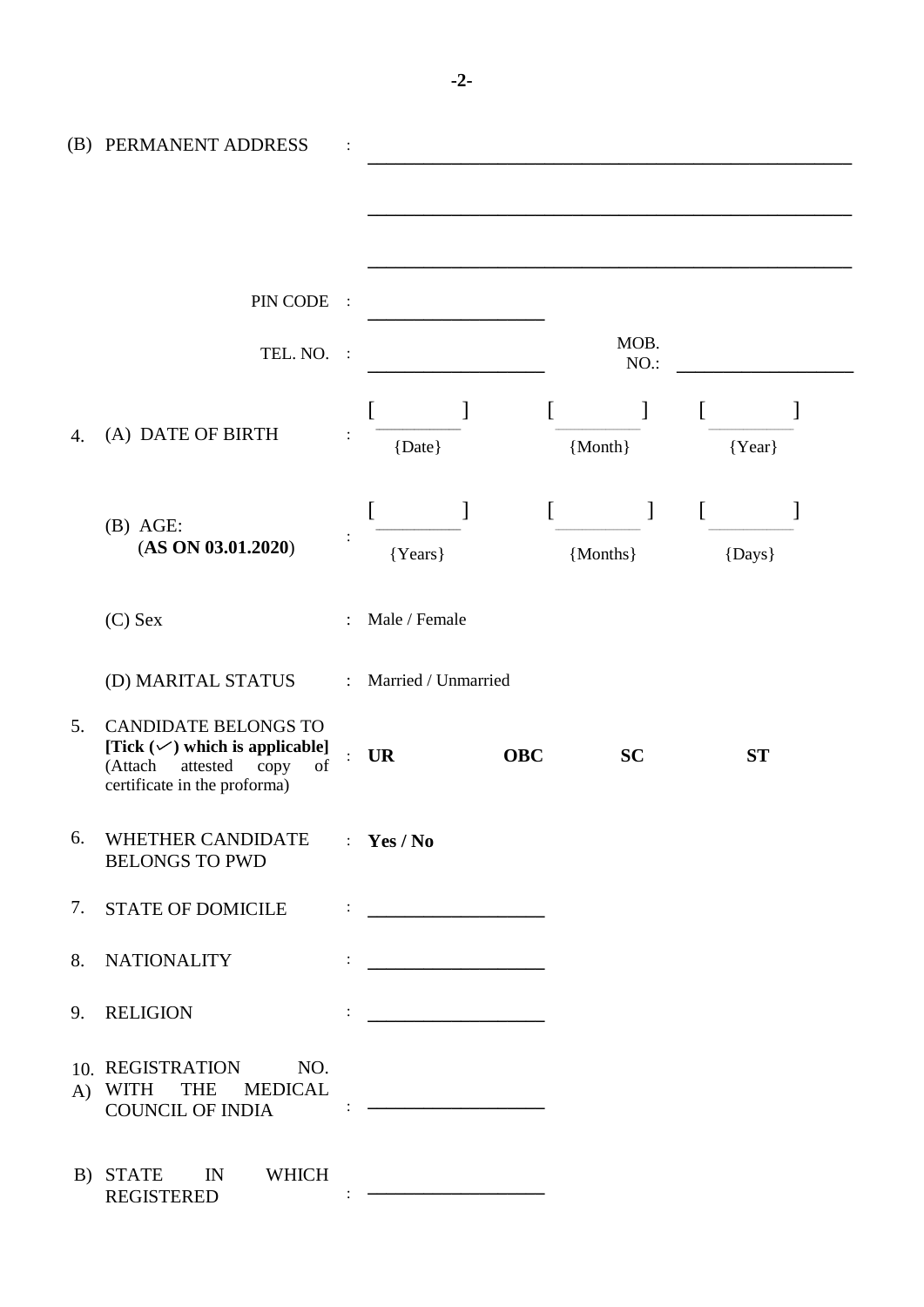## 11. EDUCATIONAL QUALIFICATION :

(Kindly attach attested copies of certificates / degrees in support of your qualifications)

## **(a) Under-Graduate**

| <b>Examination</b><br><b>Passed</b> | <b>Year of Passing</b> | No. of<br>attempts | Class /<br><b>Division</b> | <b>University / Institution</b><br>(with full address) |
|-------------------------------------|------------------------|--------------------|----------------------------|--------------------------------------------------------|
| Matric /<br>S.S.L.C.                |                        |                    |                            |                                                        |
| Intermediate /<br><b>HSC</b>        |                        |                    |                            |                                                        |
| B.V.Sc.                             |                        |                    |                            |                                                        |
| M.B.B.S                             |                        |                    |                            |                                                        |

## **(b) Post-Graduate**

| <b>Examination</b><br><b>Passed</b> | <b>Year of Passing</b> | No. of<br>attempts | Class /<br><b>Division</b> | <b>University / Institution</b><br>(with full address) |
|-------------------------------------|------------------------|--------------------|----------------------------|--------------------------------------------------------|
| M.D.                                |                        |                    |                            |                                                        |
| $D.M.*$                             |                        |                    |                            |                                                        |
| M.Sc./M.V.Sc.                       |                        |                    |                            |                                                        |
| Ph.D.                               |                        |                    |                            |                                                        |

**\* Must indicate No. of years of the course (2yrs/3yrs/5yrs)**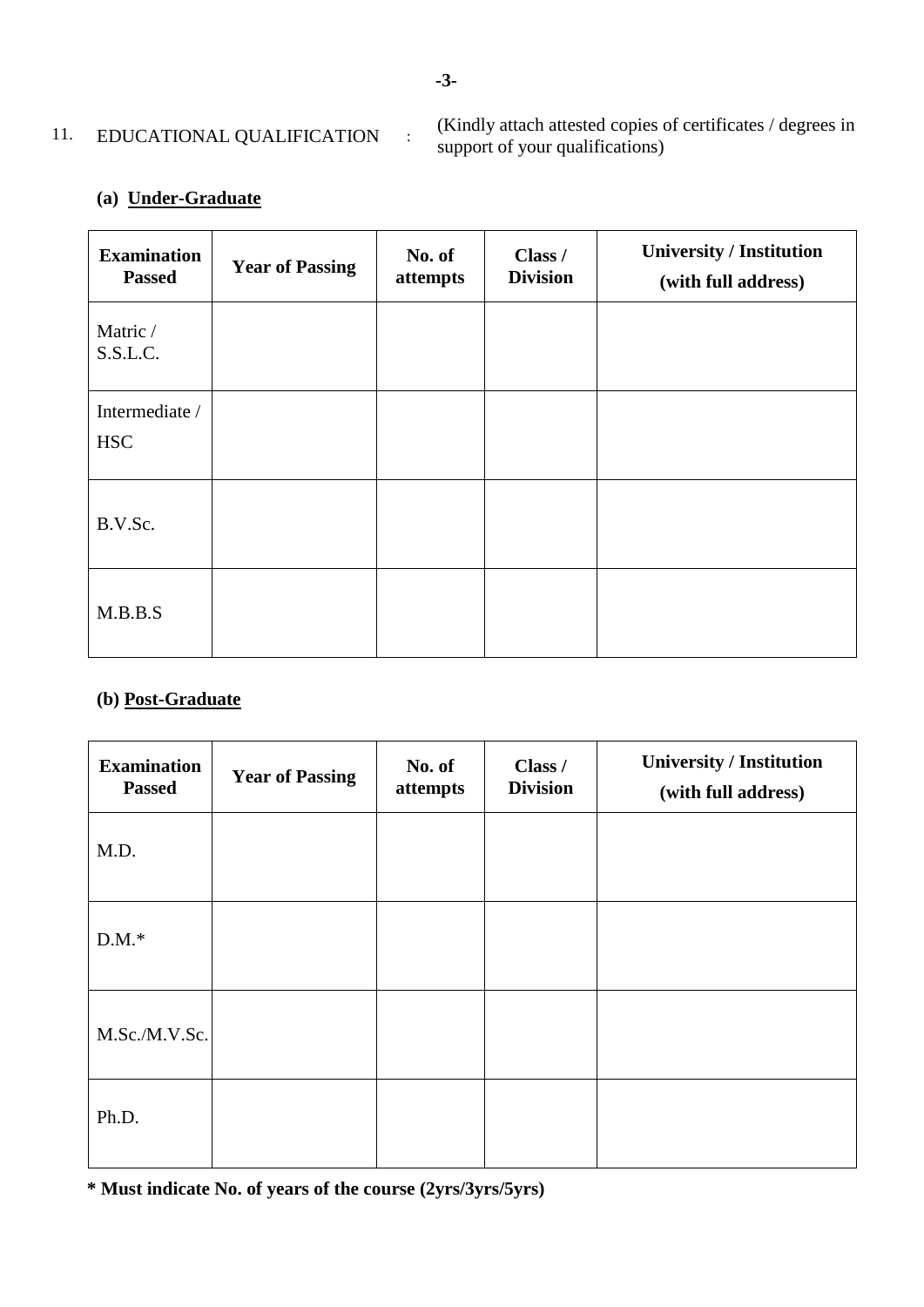12. TEACHING/RESEARCH EXPERIENCE : (Please attach attested copies of experience Certificates)

| Post held                                     | <b>Period</b> |           | <b>Total period</b> |       |             |                     |                           |
|-----------------------------------------------|---------------|-----------|---------------------|-------|-------------|---------------------|---------------------------|
| <i>(indicate)</i><br>Temporary/<br>Permanent) | <b>From</b>   | <b>To</b> | Yrs.                | Mths. | <b>Days</b> | Pay<br><b>Scale</b> | <b>Employer's Address</b> |
|                                               |               |           |                     |       |             |                     |                           |
|                                               |               |           |                     |       |             |                     |                           |
|                                               |               |           |                     |       |             |                     |                           |
|                                               |               |           |                     |       |             |                     |                           |
|                                               |               |           |                     |       |             |                     |                           |
|                                               |               |           |                     |       |             |                     |                           |
|                                               |               |           |                     |       |             |                     |                           |
|                                               |               |           |                     |       |             |                     |                           |
|                                               |               |           |                     |       |             |                     |                           |
|                                               |               |           |                     |       |             |                     |                           |

# A) **Before obtaining Post-Graduate Qualification**

# B) **After obtaining Post-Graduate Qualification**

| Post held                                     | <b>Period</b> |              | <b>Total period</b> |       |             |                     |                              |
|-----------------------------------------------|---------------|--------------|---------------------|-------|-------------|---------------------|------------------------------|
| <i>(indicate)</i><br>Temporary/<br>Permanent) | From          | <b>To</b>    | Yrs.                | Mths. | <b>Days</b> | Pay<br><b>Scale</b> | Employer's<br><b>Address</b> |
|                                               |               |              |                     |       |             |                     |                              |
|                                               |               |              |                     |       |             |                     |                              |
|                                               |               |              |                     |       |             |                     |                              |
|                                               |               |              |                     |       |             |                     |                              |
|                                               |               |              |                     |       |             |                     |                              |
|                                               |               |              |                     |       |             |                     |                              |
|                                               |               |              |                     |       |             |                     |                              |
|                                               |               |              |                     |       |             |                     |                              |
|                                               |               |              |                     |       |             |                     |                              |
|                                               |               | <b>TOTAL</b> |                     |       |             |                     |                              |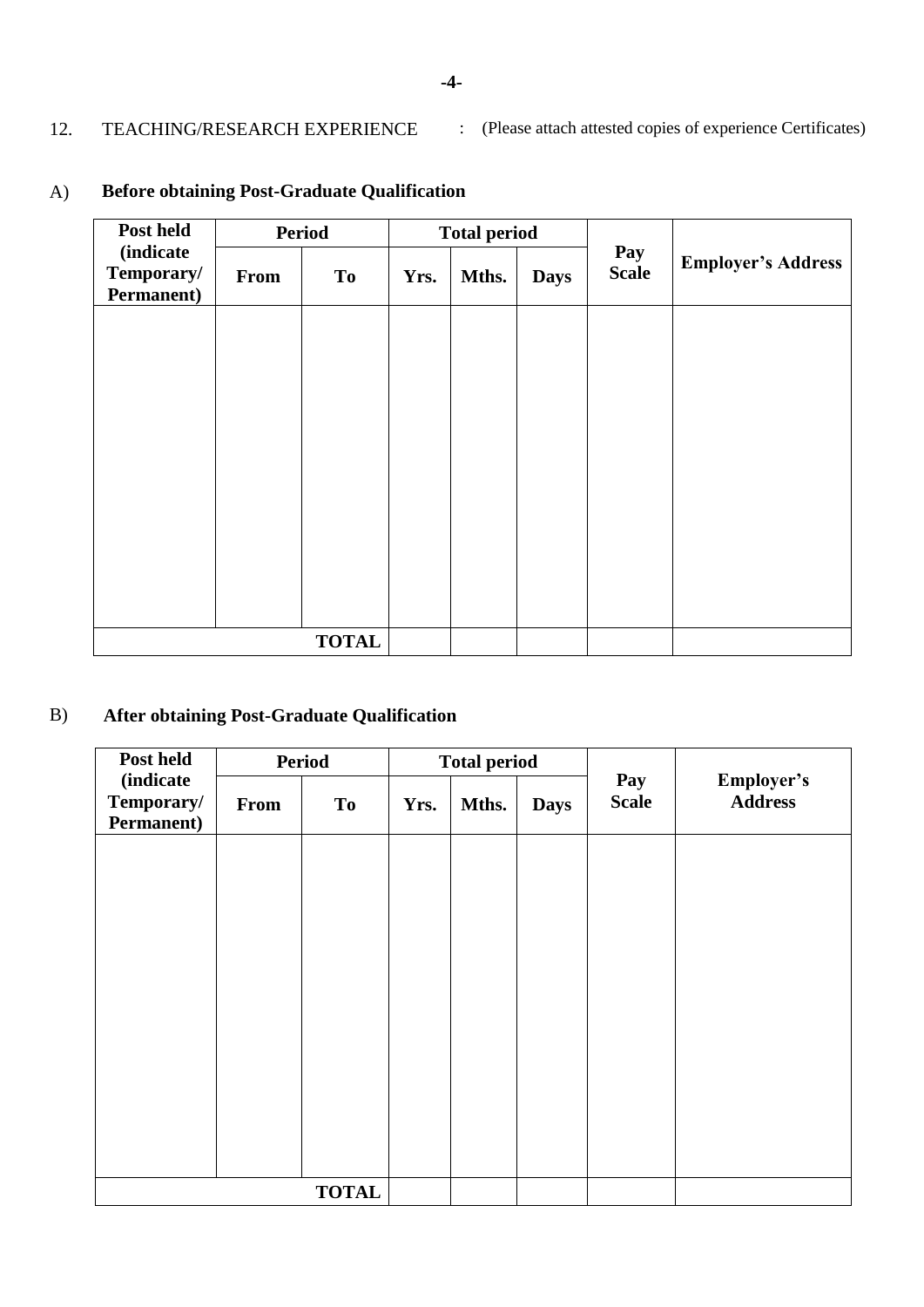- 13. DETAILS OF PRIZES, MEDALS, SCHOLARSHIPS & NATIONAL / : INTERNATIONAL AWARDS ETC.
- 14. ADDITIONAL QUALIFICATION SUCH AS MEMBERSHIP OF SCIENTIFIC SOCIETY ETC.
- 15. RESEARCH EXPERIENCE, IF ANY, TOGETHER WITH DETAILS OF PUBLISHED WORKS IN INDEXED JOURNALS

| <b>Published</b> |                              | <b>Accepted for</b><br>publication | <b>Presented at</b><br>conference |
|------------------|------------------------------|------------------------------------|-----------------------------------|
| <b>Indexed</b>   | <b>Non</b><br><b>Indexed</b> |                                    |                                   |
|                  |                              |                                    |                                   |
|                  |                              |                                    |                                   |

 $\mathcal{L} = \{ \mathcal{L} \}$ 

**\_\_\_\_\_\_\_\_\_\_\_\_\_\_\_\_\_\_\_\_\_\_\_\_\_\_\_\_\_\_\_\_\_\_\_\_\_\_\_\_\_\_\_\_\_\_\_\_\_**

**\_\_\_\_\_\_\_\_\_\_\_\_\_\_\_\_\_\_\_\_\_\_\_\_\_\_\_\_\_\_\_\_\_\_\_\_\_\_\_\_\_\_\_\_\_\_\_\_\_**

**\_\_\_\_\_\_\_\_\_\_\_\_\_\_\_\_\_\_\_\_\_\_\_\_\_\_\_\_\_\_\_\_\_\_\_\_\_\_\_\_\_\_\_\_\_\_\_\_\_**

**\_\_\_\_\_\_\_\_\_\_\_\_\_\_\_\_\_\_\_\_\_\_\_\_\_\_\_\_\_\_\_\_\_\_\_\_\_\_\_\_\_\_\_\_\_\_\_\_\_**

**\_\_\_\_\_\_\_\_\_\_\_\_\_\_\_\_\_\_\_\_\_\_\_\_\_\_\_\_\_\_\_\_\_\_\_\_\_\_\_\_\_\_\_\_\_\_\_\_\_**

**NATIONAL** 

**INTERNATIONAL** 

Please provide a list of all your scientific publications in chronological order providing details of articles including whether Original article/review/case report, indexed / non-indexed, impact factor and number of citations for the articles:

| <b>Sl. No.</b> | <b>Particulars of Article</b> | <b>Impact Factor</b> | <b>Citations</b> |
|----------------|-------------------------------|----------------------|------------------|
|                |                               |                      |                  |
|                |                               |                      |                  |
|                |                               |                      |                  |
|                |                               |                      |                  |
|                |                               |                      |                  |

| 16. | <b>CHAPTER IN BOOKS</b> |  |
|-----|-------------------------|--|
|     | <b>BOOKS EDITED</b>     |  |

- 17. PRESENT EMPLOYMENT / POST HELD :
- (A) PAY SCALE :
- (B) TOTAL EMOLUMENTS DRAWN :
- $(C)$ COMPLETE ADDRESS OF PRESENT EMPLOYER.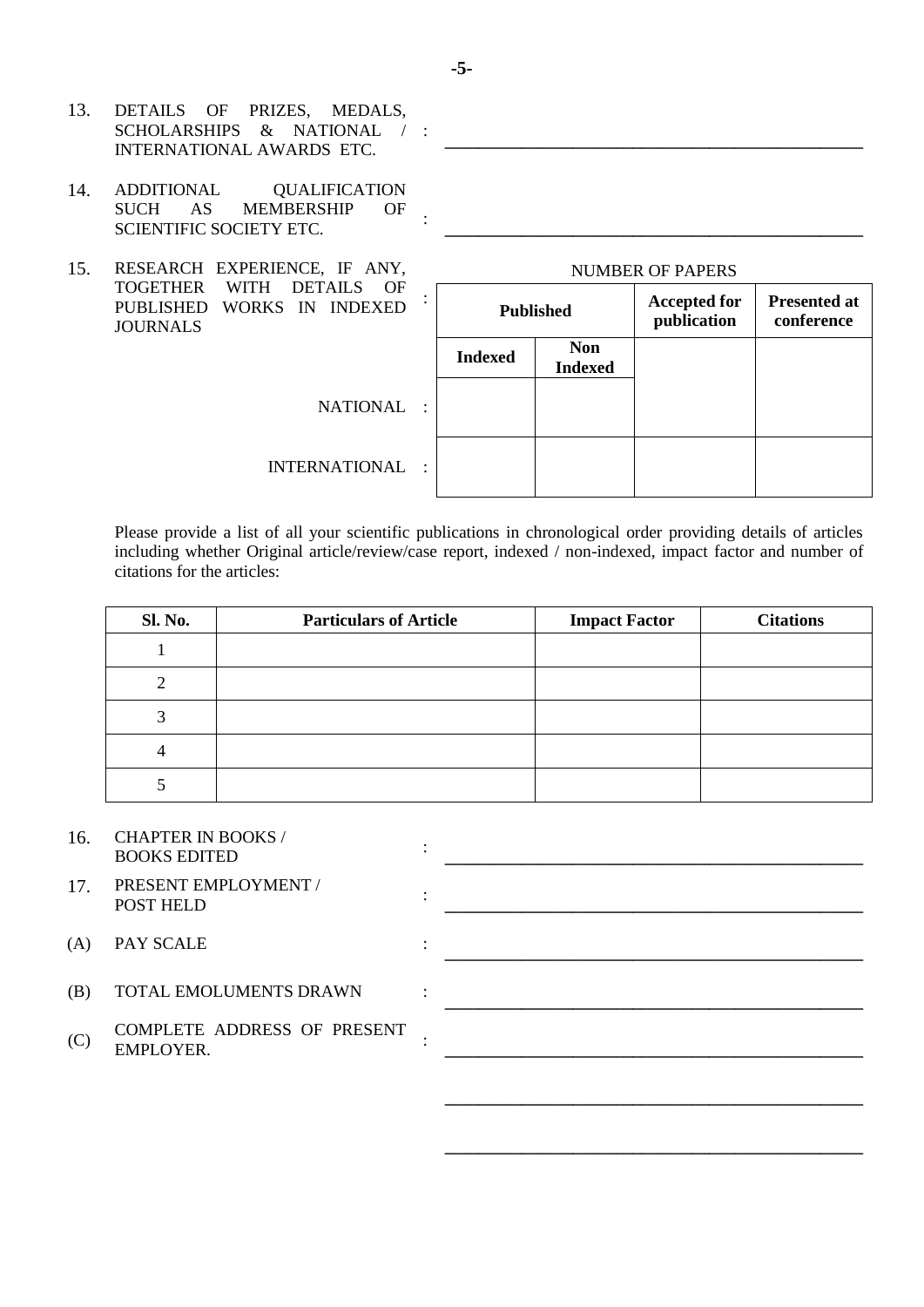- 18. ARE YOU WILLING TO ACCEPT THE CONSOLIDATED PAY OFFERED?
- 19. IF SELECTED, WHAT NOTICE PERIOD WOULD YOU REQUIRE BEFORE JOINING
- 20. HAVE YOU BEEN OUTSIDE INDIA FOR ACADEMIC PURPOSE? IF SO, GIVE THE FOLLOWING INFORMATION

:

|                        | <b>Dates of Visit</b> |           | <b>Duration of Visit</b> |       |             |                         |  |
|------------------------|-----------------------|-----------|--------------------------|-------|-------------|-------------------------|--|
| <b>Country visited</b> | From                  | <b>To</b> | Yrs.                     | Mths. | <b>Days</b> | <b>Purpose of visit</b> |  |
|                        |                       |           |                          |       |             |                         |  |
|                        |                       |           |                          |       |             |                         |  |
|                        |                       |           |                          |       |             |                         |  |
|                        |                       |           |                          |       |             |                         |  |
|                        |                       |           |                          |       |             |                         |  |
|                        |                       |           |                          |       |             |                         |  |
|                        |                       |           |                          |       |             |                         |  |
|                        |                       |           |                          |       |             |                         |  |
|                        |                       |           |                          |       |             |                         |  |
|                        |                       |           |                          |       |             |                         |  |

### 21. STATE THE LANGUAGES KNOWN :

| SL. NO. | <b>LANGUAGE</b> | <b>CAN READ</b> | <b>CAN WRITE</b> | <b>CAN SPEAK</b> |
|---------|-----------------|-----------------|------------------|------------------|
| (i)     |                 |                 |                  |                  |
| (ii)    |                 |                 |                  |                  |
| (iii)   |                 |                 |                  |                  |

22. GIVE BELOW THE FULL DETAILS OF THE NAMES / PARTICULARS OF TWO REFERENCES FROM YOUR SPECIALITY WHO ARE IN A POSITION TO TESTIFY FROM PERSONAL KNOWLEDGE FOR YOUR FITNESS TO THE POST.

## **NOTE:**

- **(i) You should have worked with one of the references given below for at least two years for the post of Assistant Professor and at least one year for the post of Embryologist.**
- **(ii) They must not be related to you.**

| SL.<br>NO. | <b>NAME</b> | <b>STATUS</b> | <b>ADDRESS</b> |
|------------|-------------|---------------|----------------|
| $\rm(i)$   |             |               |                |
| $\rm(ii)$  |             |               |                |

**-6-**

**\_\_\_\_\_\_\_\_\_\_\_\_\_\_\_\_\_\_\_\_\_\_\_\_\_\_\_\_\_\_\_\_\_\_\_\_\_\_\_\_\_\_\_\_\_\_\_\_**

**\_\_\_\_\_\_\_\_\_\_\_\_\_\_\_\_\_\_\_\_\_\_\_\_\_\_\_\_\_\_\_\_\_\_\_\_\_\_\_\_\_\_\_\_\_\_\_\_**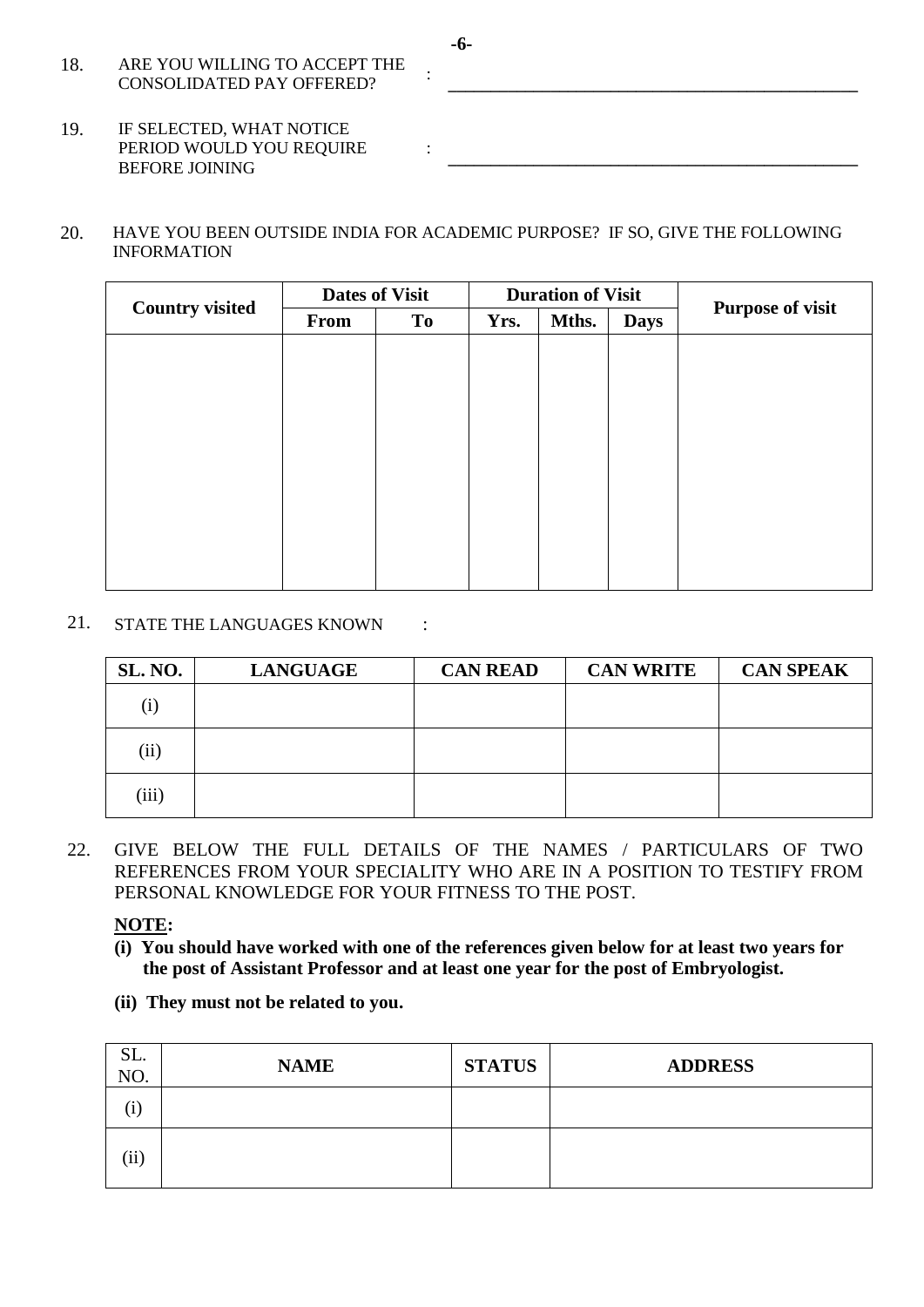- 23. I HAVE ATTACHED ATTESTED COPIES OF CERTIFICATES / DEGREES IN SUPPORT OF AGE, CATEGORY, QUALIFICATION AND EXPERIENCE ETC. AS PER LIST ENCLOSED **ANNEXURE-II.**
- 24. SELF-EVALUATION OF YOUR WORK, PARTICULARLY, STRENGTHS IN DIFFERENT FIELDS OF ACTIVITY INCLUDING PATIENT-CARE, TEACHING RESEARCH AND ADMINISTRATIVE, RELATED TO THE JOB, WHICH, IN YOUR VIEW, ENTITLES YOU TO THE POST APPLIED FOR MAY BE GIVEN IN **ANNEXURE-III.**

#### PLACE : **SIGNATURE OF THE CANDIDATE**

DATE :

#### **NOTE:**

#### **INCOMPLETE APPLICATION AND THE APPLICATION RECEIVED WITHOUT e-RECEIPT FOR FEE PAYMENT THROUGH SBI COLLECT OF THE REQUIRED AMOUNT WILL NOT BE ENTERTAINED.**

#### **SUBMIT ALONG WITH APPLICATION, ONE SELF-ATTESTED PHOTOCOPY OF THE DOCUMENTS REFERRED AT ANNEXURE-II**

#### **DECLARATION BY THE CANDIDATE**

(Post applied for  $\blacksquare$ ) on contract basis at JIPMER, Puducherry).

I hereby declare that the above information is true, complete and correct to the best of my knowledge and belief. I have not suppressed any material, fact or factual information. I understand that my candidature is liable to be rejected in the event of any false information/discrepancy in the particulars being detected and after my appointment in such an event, my services are liable to be terminated without any notice to me or reasons thereof I am not aware of any circumstance which might impair my fitness for employment under the Government on contract basis.

PLACE :

DATE :

**SIGNATURE OF THE CANDIDATE**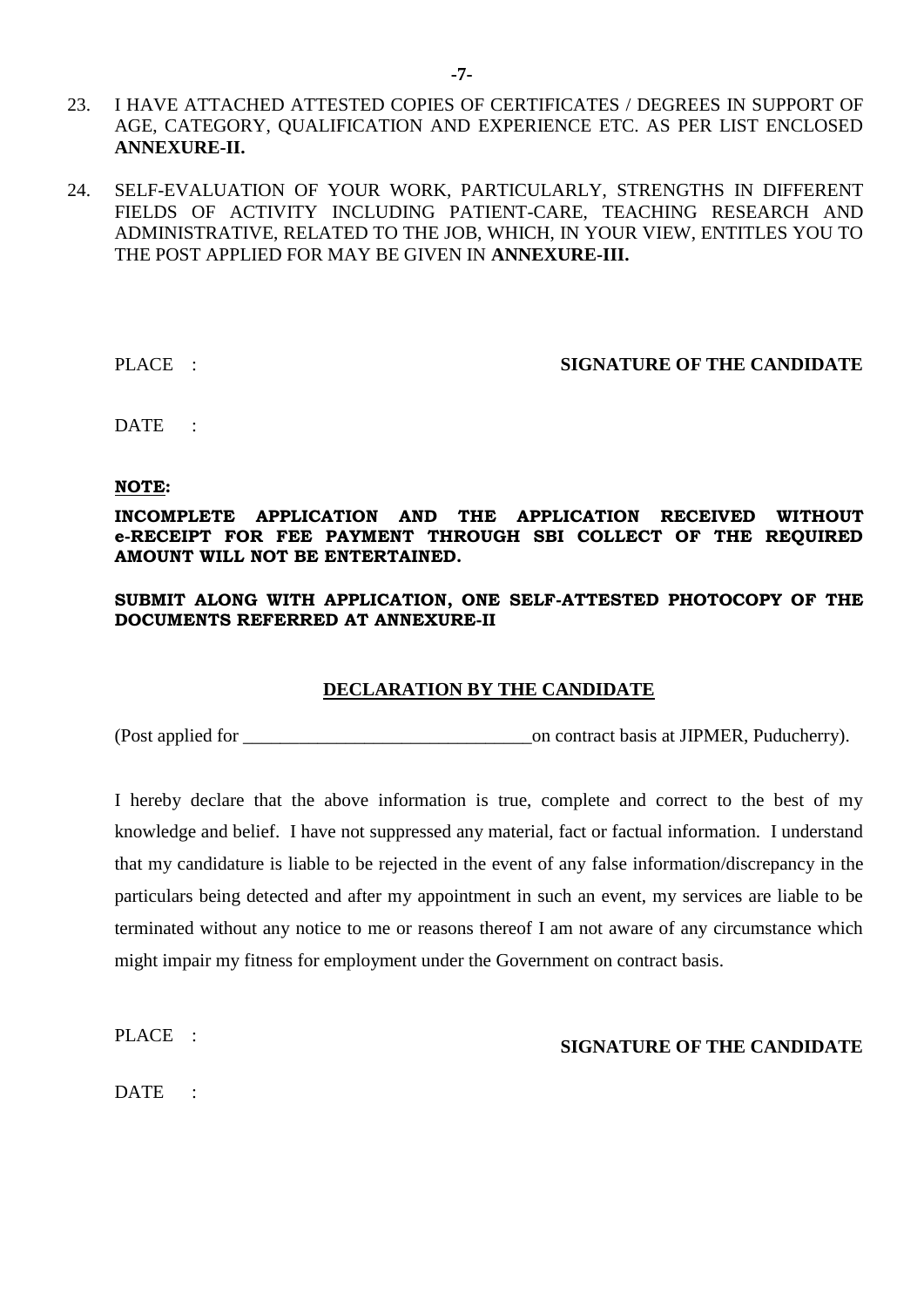| SL. NO. | <b>PARTICULARS OF ENCLOSURES</b>                                                    | TICK $(\mathcal{S})$ IF ENCLOSED |
|---------|-------------------------------------------------------------------------------------|----------------------------------|
| 1.      | <b>Birth Certificate</b>                                                            |                                  |
| 2.      | <b>Matriculation Certificate</b>                                                    |                                  |
| 3.      | M.Sc. Certificate                                                                   |                                  |
| 4.      | M.B.B.S. / B.V.Sc. Certificate                                                      |                                  |
| 5.      | M.D. / M.V.Sc. Certificate                                                          |                                  |
| 6.      | D.M. / Ph.D. Certificate                                                            |                                  |
| 7.      | <b>Experience Certificate(s)</b>                                                    |                                  |
| 8.      | Community Certificate (SC / ST)<br>(if applicable)                                  |                                  |
| 9.      | Registration & Additional Registration<br>Certificate with Medical Council of India |                                  |
| 10.     | e-Receipt for fee payment through SBI Collect                                       |                                  |
| 11.     | Any other relevant Certificate(s)                                                   |                                  |

# **LIST OF ENCLOSURES: (Required under Point No. 23 of the application)**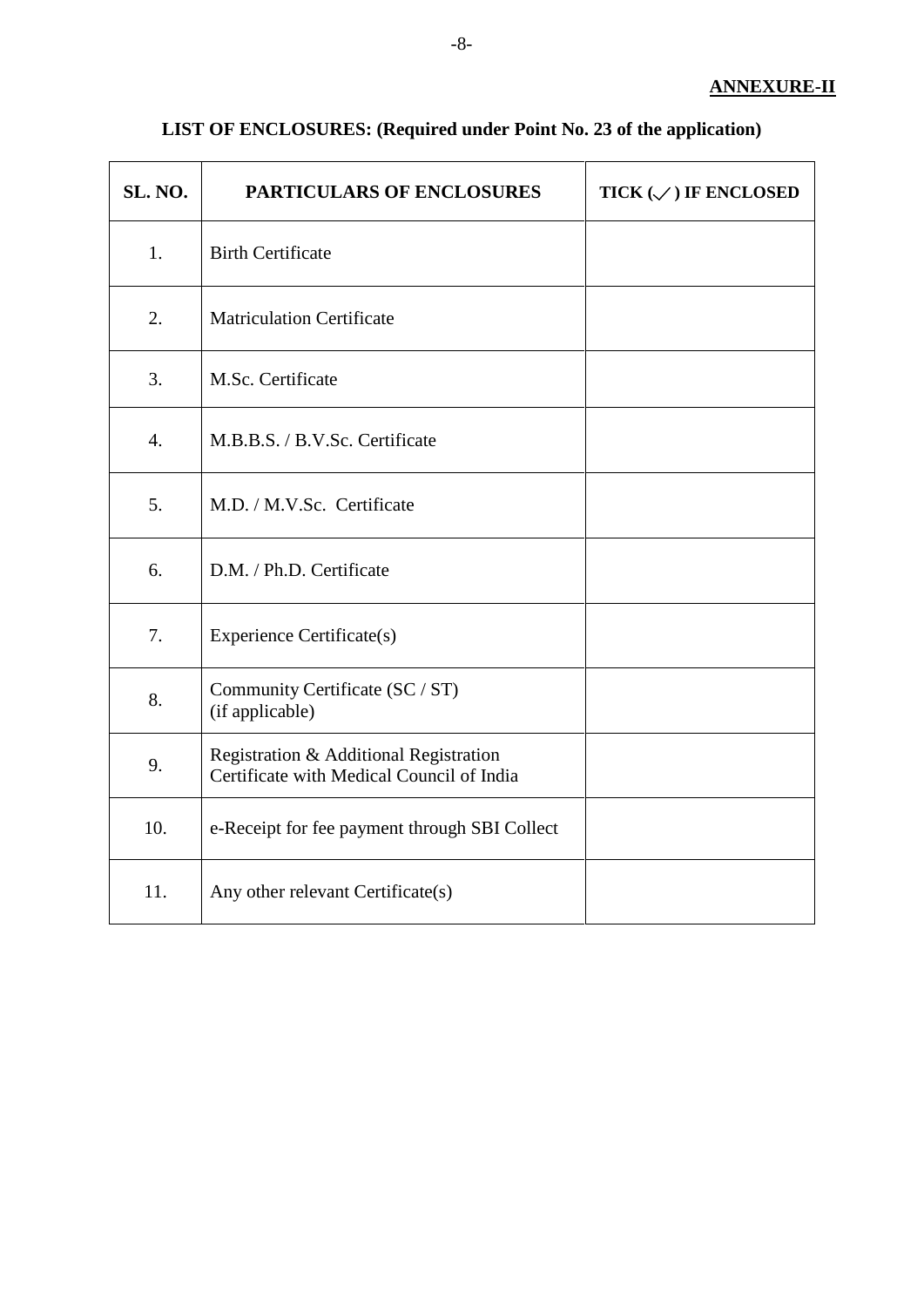#### **JAWAHARLAL INSTITUTE OF POST GRADUATE MEDICAL EDUCATION AND RESEARCH PUDUCHERRY – 605 006. (An Institution of National Importance under the Ministry of Health & Family Welfare, Government of India)**

Post applied for

## **SELF EVALUATION**

(Required under Point No. 24 of the application)

DATE: SIGNATURE OF CANDIDATE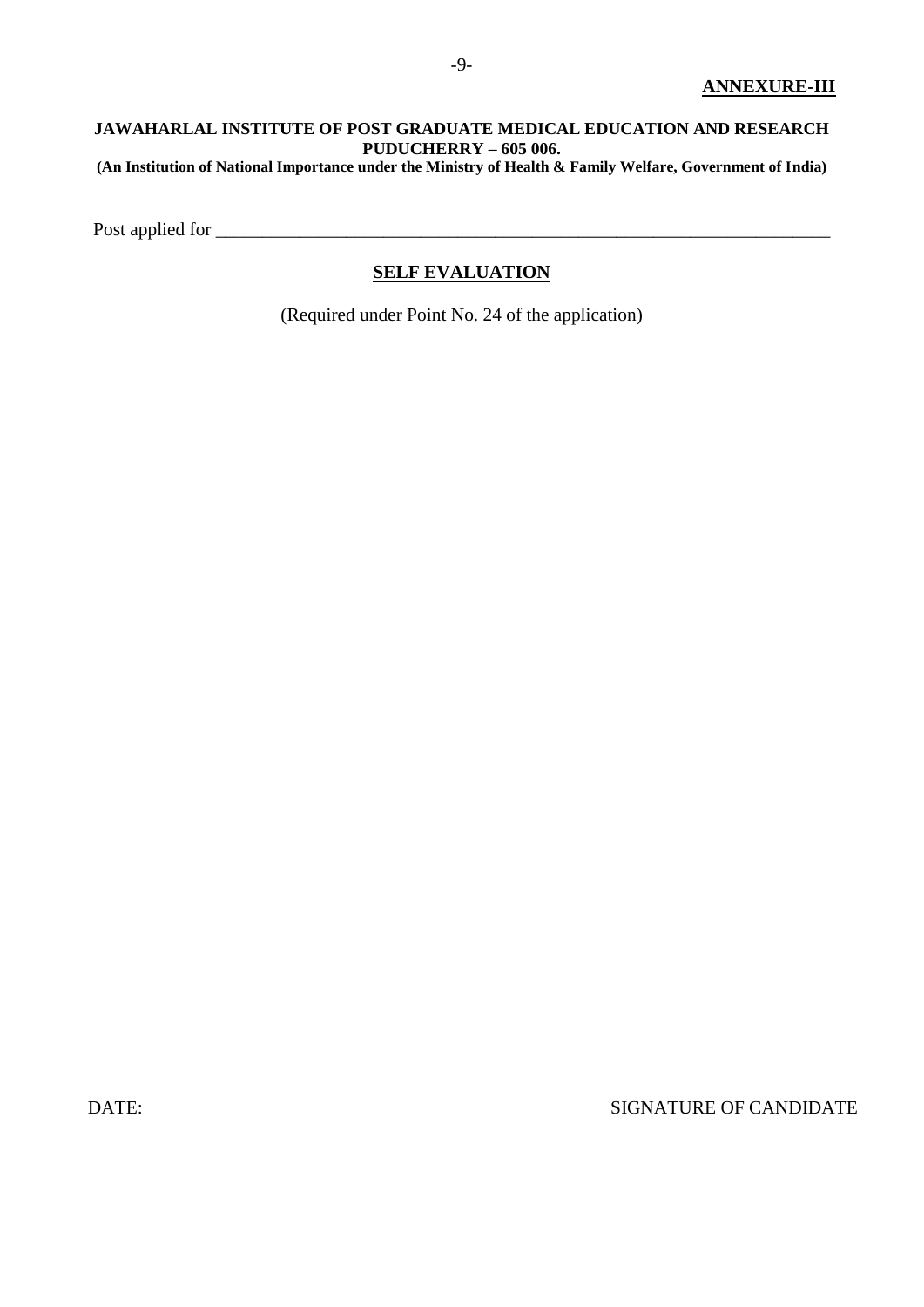#### **JAWAHARLAL INSTITUTE OF POST GRADUATE MEDICAL EDUCATION AND RESEARCH, PUDUCHERRY-605 006.**

**(An Institution of National Importance under the Ministry of Health & Family Welfare)**

# **BRIEF OF THE CANDIDATE**

Paste the latest Photograph here

| Name                      |                    |                    |                              |                                 | Category                              |                        |  | Date of Birth              |       |               |  |
|---------------------------|--------------------|--------------------|------------------------------|---------------------------------|---------------------------------------|------------------------|--|----------------------------|-------|---------------|--|
| Post Applied              |                    |                    |                              |                                 | Discipline                            |                        |  | Age as on                  | Years | Months   Days |  |
| Qualifications            | Year of<br>Passing | No. of<br>attempts | Institution                  |                                 | Experience                            | Duration<br>From<br>To |  | 03.01.2020                 |       |               |  |
|                           |                    |                    |                              |                                 | Level/Designation                     |                        |  | Organization / Institution |       |               |  |
|                           |                    |                    |                              |                                 |                                       |                        |  |                            |       |               |  |
|                           |                    |                    |                              |                                 |                                       |                        |  |                            |       |               |  |
|                           |                    |                    |                              |                                 |                                       |                        |  |                            |       |               |  |
|                           |                    |                    |                              |                                 |                                       |                        |  |                            |       |               |  |
|                           |                    |                    |                              |                                 |                                       |                        |  |                            |       |               |  |
| Paper<br><b>Published</b> | Indexed            | Non-<br>Indexed    | <b>Accepted Publications</b> | <b>Presented at Conferences</b> |                                       | Awards / Recognitions  |  |                            |       |               |  |
| National                  |                    |                    |                              |                                 |                                       |                        |  |                            |       |               |  |
| International             |                    |                    |                              |                                 |                                       |                        |  |                            |       |               |  |
| Total                     |                    |                    |                              |                                 |                                       |                        |  |                            |       |               |  |
| Chapter in Books :-       |                    |                    |                              |                                 | Any other information                 |                        |  |                            |       |               |  |
|                           |                    |                    |                              |                                 | Notice period required for<br>joining |                        |  |                            |       |               |  |

Place: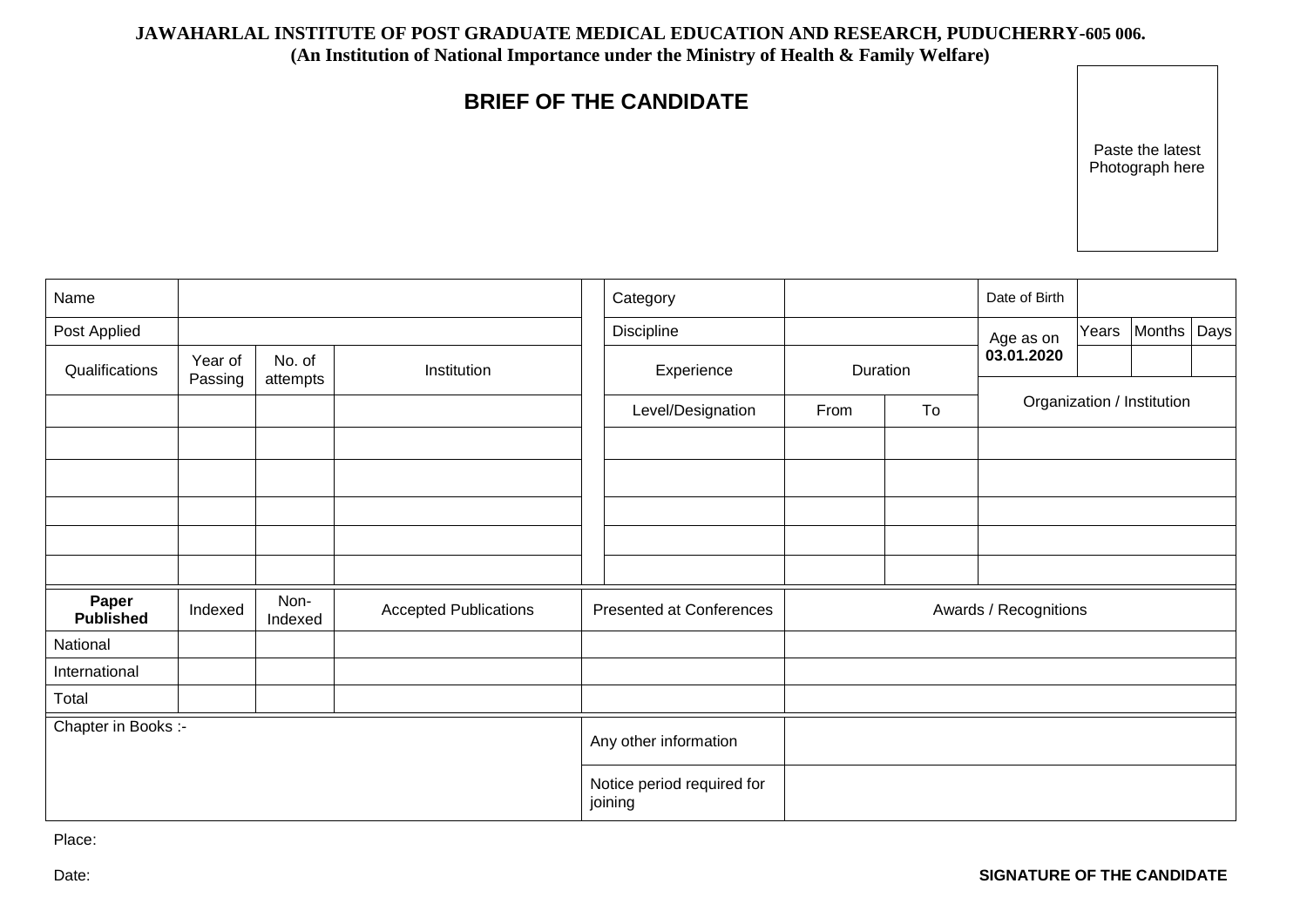| <b>NAME</b>                                            |  |
|--------------------------------------------------------|--|
| POST APPLIED FOR                                       |  |
| <b>DEPARTMENT</b>                                      |  |
| $D.O.B.$ &<br><b>AGE AS ON 03.01.2020</b>              |  |
| <b>CATEGORY</b>                                        |  |
| <b>EDUCATIONAL</b><br><b>QUALIFICATION</b>             |  |
| <b>TEACHING EXPERIENCE /</b><br><b>WORK EXPERIENCE</b> |  |
|                                                        |  |
| PRESENT PLACE OF WORK                                  |  |

 **TABLE: 1 (To be submitted as Power Point Presentation by the candidates to [jipmerhr@gmail.com](mailto:jipmerhr@gmail.com) in the prescribed format)**